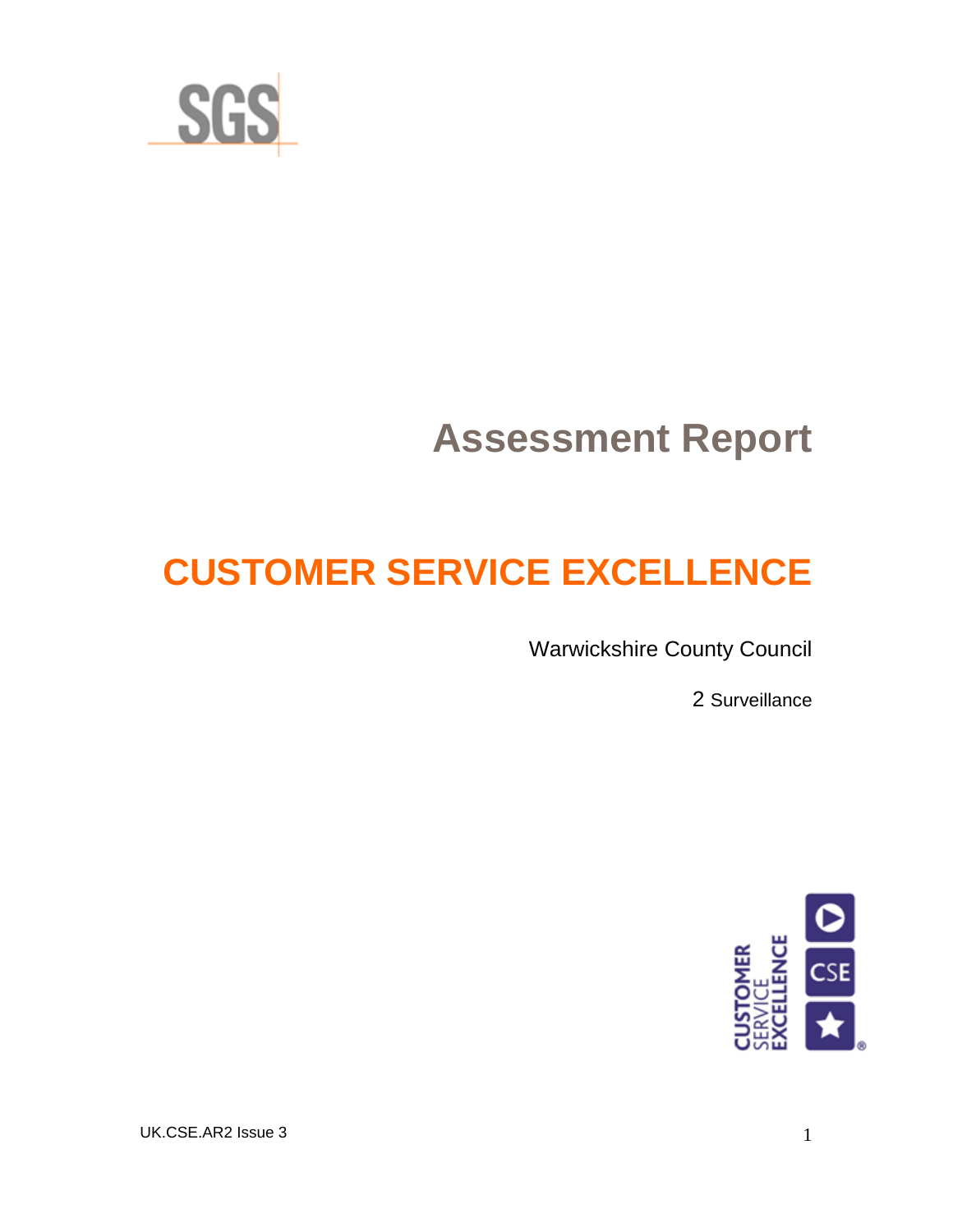

#### **1. EXECUTIVE SUMMARY**

#### **The assessment method used was a full remote assessment due to the current circumstances of the Covid19 Pandemic.**

Following the assessment, Warwickshire County Council were found to have a deep understanding of, and commitment to, Customer Service Excellence. The commitment was displayed from Senior Management levels through to operations and front line staff.

I would like to take this opportunity to thank those people involved in the overall assessment process. It has been a pleasure meeting with your team and having the opportunity to observe your service remotely.

The outcome of the assessment was -

| Address:                                 | Shire Hall,<br><b>Market Place</b><br>Warwickshire<br><b>West Midlands</b><br><b>CV34 4RL</b> |                                     |                                                                                                   |
|------------------------------------------|-----------------------------------------------------------------------------------------------|-------------------------------------|---------------------------------------------------------------------------------------------------|
| Standard(s):                             | <b>Customer Service</b><br>Excellence                                                         | Accreditation<br>Body(s)            | <b>UKAS</b>                                                                                       |
| Representative:                          | Mrs. Maureen Oakes                                                                            |                                     |                                                                                                   |
| Site(s) assessed:                        | Remote Covid19-<br>all directorates<br>represented                                            | Date $(s)$ of<br>$audit(s)$ :       | 07-06-2021, 08-06-<br>2021, 09-06-2021,<br>10-06-2021, 14-06-<br>2021, 15-06-2021,<br>17-06-2021, |
| Lead Assessor:                           | Di Smith                                                                                      | Additional<br>team<br>$member(s)$ : |                                                                                                   |
| Type of Assessment:                      | <b>Annual Review</b>                                                                          |                                     |                                                                                                   |
| <b>Review of Certification</b><br>Claims | Claims are accurate and in accordance with SGS<br>guidance                                    |                                     |                                                                                                   |

#### **"Continued award of the Customer Service Excellence Standard has been recommended"**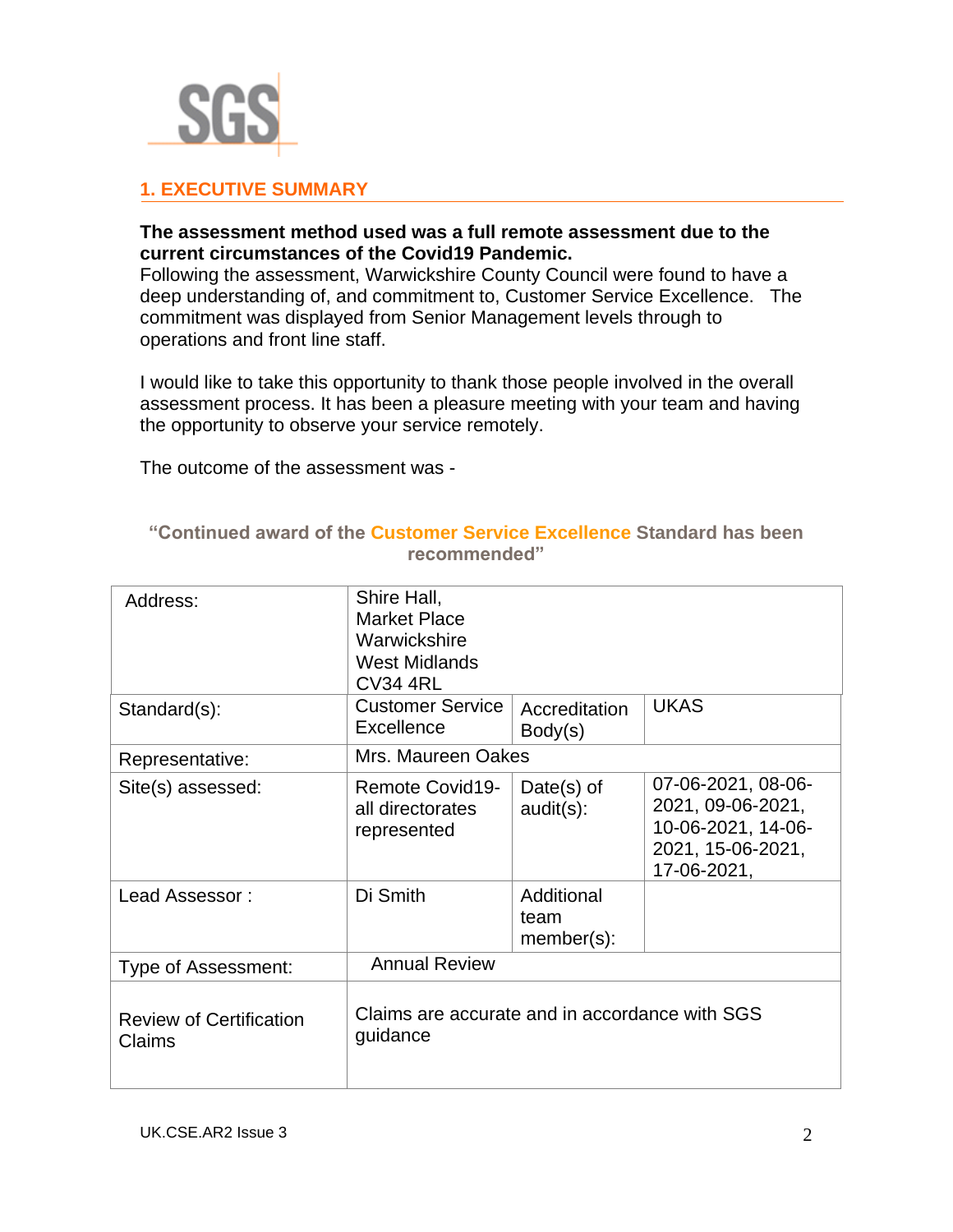

Warwickshire County Council (WCC) is the authority for the county of Warwickshire in the West Midlands with a diverse demography. The county town is Warwick, home to the Shire Hall, although the largest town is Nuneaton. The county is divided into five districts of North Warwickshire, Nuneaton & Bedworth, Rugby, Warwick and Stratford-on-Avon serving large areas of population and many rural communities and Parish Councils. Warwickshire also has 'transient' residents as it is a tourist area and there is a network of rivers and canals across the county. The mid 2018 population estimate is over 571,000 people.

WCC currently employs approximately 4,830 staff as at 31st March 2021 and has 104 sites - a decrease of 5 since the previous assessment. The budget responsibility in 2020/21 before income, including revenue spending and capital investment excluding schools is £ 905 million. This comprises of £686m revenue spending and £219m capital spending. It works with other public, private and voluntary bodies to deliver the One Organisational Plan which outlines their vision.

#### **'To make Warwickshire the best it can be, sustainable now and for future generations.'**

Its statutory responsibilities are to provide: -

- Schools and other educational opportunities
- Social care services for young and older people
- Libraries, Museums and other cultural activities
- Registration Service
- The Fire and Rescue Service
- The Trading Standards service
- Highways and other public rights of way
- Planning advice as the strategic planning authority and determining planning applications for minerals and disposal activities.

Many other services are provided through partnerships including with the five District and Borough councils, NHS and the Voluntary Sector.

There are three directorates and 12 Assistant Directors with services being split between Strategy and Commissioning and Service Delivery. WCC has transformed the way it works in the light of increasing demand and reducing resources. The transformation programme of work, 'Doing things better' centred on using resources differently and transforming the way the authority delivers and commissions services.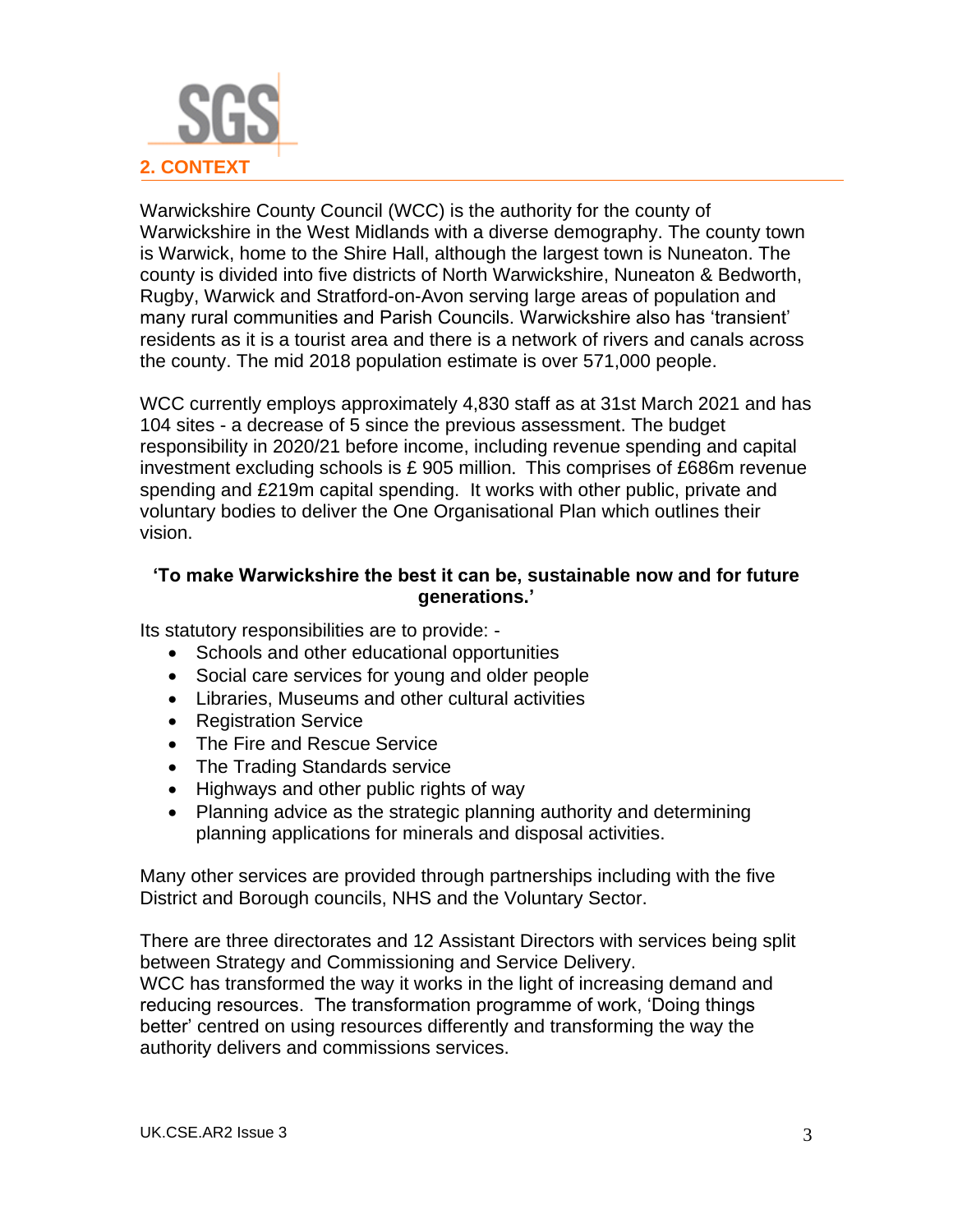WCC adopted a simple approach to the transformation journey with three phases:

- Concept and shape
- Detailed design
- Implementation

In concept and shape the new operating model was developed and in detailed design work was undertaken on the model's detailed design.

WCC has moved from detailed design into implementation/delivery - the authority is putting in place the changes needed to support the new operating model and become a high performing organisation.

The three plans for implementation were aligned to the organisational design principles:

- The demand management foundations plan sets out **What we do**
- The digital and technology foundations plan sets out **How we do things**
- The people foundations plan sets out **How we will work**

Implementation consisted of several releases. Each release had a time period of delivery to ensure a clear start and end point of each delivery of change and was delivered in a structured and agile way to ensure controlled change and to manage the impact on staff.

#### **'What we do'**

The authority has developed new ways of working in a number of support services including Finance, HR & OD, Business Support and Customer Services.

Reshaping support services has removed duplication of effort across the organisation so that it is now more efficient. Additionally, improvements have and are being made to processes and better use is being made of technology so that services are more effective, and customers can have better experiences when using services.

#### **'How we do things'**

*How we do things* is the programme of work to enable the delivery of Our Digital and Technology Strategy.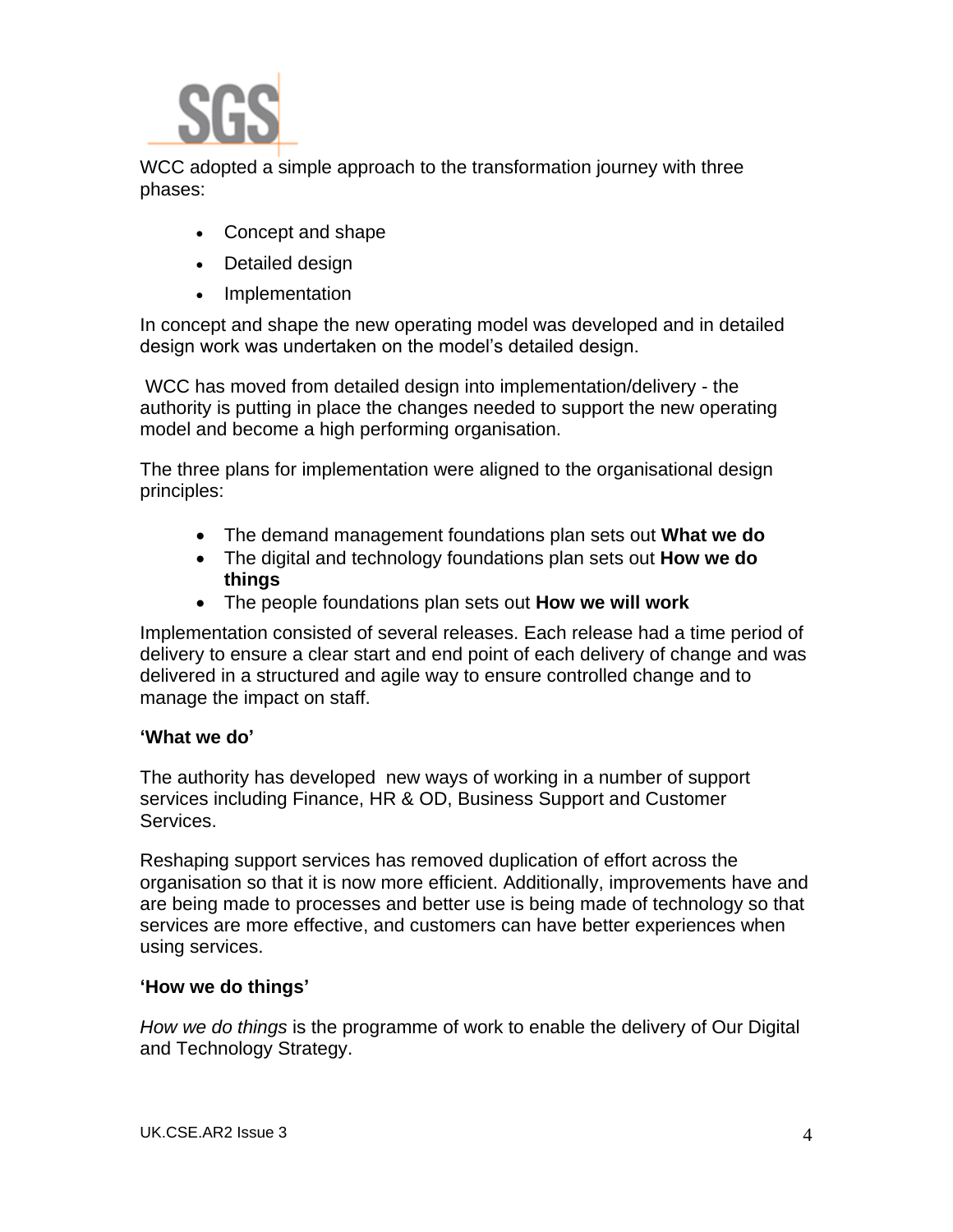

With the right technology and seamless digital services demand for services can be reduced, customer experiences improved, and resources needed to deliver services reduced. How this will be achieved is set out in Our Digital and Technology Strategy, ensuring the best possible use of new technologies and innovation and that customers are placed at the heart of our solutions.

#### **'How we will work'**

*How we will work* programme to change the way we work: adopting smart, agile working as the norm, so that we can meet our business needs in the most effective way.

The implementation plan for this programme of work will enable the delivery of Our People Strategy 2023. The plan focuses on four key themes:

- **People**: working in locations where they are most effective, at the most effective times and always respecting the needs of the task, service, team and individual
- **Process**: ensuring we have the right processes and policies in place
- **Technology**: implementing the right technology and making the best use of it
- **Space**: designing our workspaces to support our new ways of working

The first release in the How we will work programme was the roll out Microsoft 365 in October 2019.

Corporate Board agreed a set of organisational principles which act as a framework for informing individual service team principles.

Change agents were recruited from each of our directorates to promote and support all aspects of change and ensure our approach is consistent across the organisation.

The new transformation governance reflects the move from design to implementation and enables delivery of both service and corporate led transformation programmes.

Early 2020 the new structure for Warwickshire Fire and Rescue Service (WFRS) was implemented. The structure is headed by a Chief Fire Officer (CFO) and two Assistant Chief Fire Officers (ACFOs).

The 3 main pillars of service delivery are:

• Customer Services – To provide effective response to the public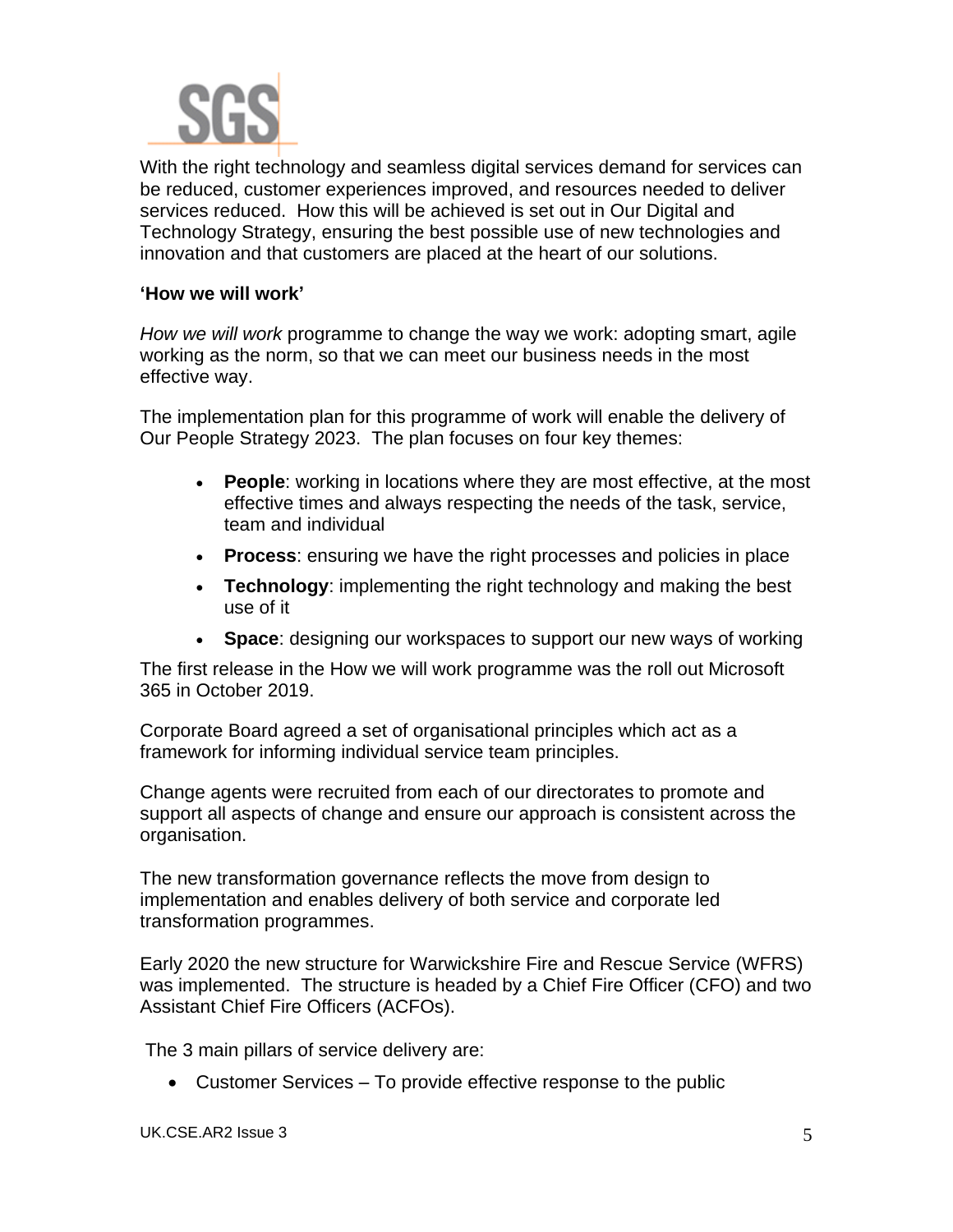

- Enabling To ensure compliance with all appropriate legislation and policies
- Continuous Improvement and Change To oversee the Fire continuous change programme including governance and impact assessments.

All senior management positions have now been recruited to and work is focused on embedding the new framework to ensure WFRS can deliver its statutory duties.

**Warwickshire** – **'Being the best it can be'**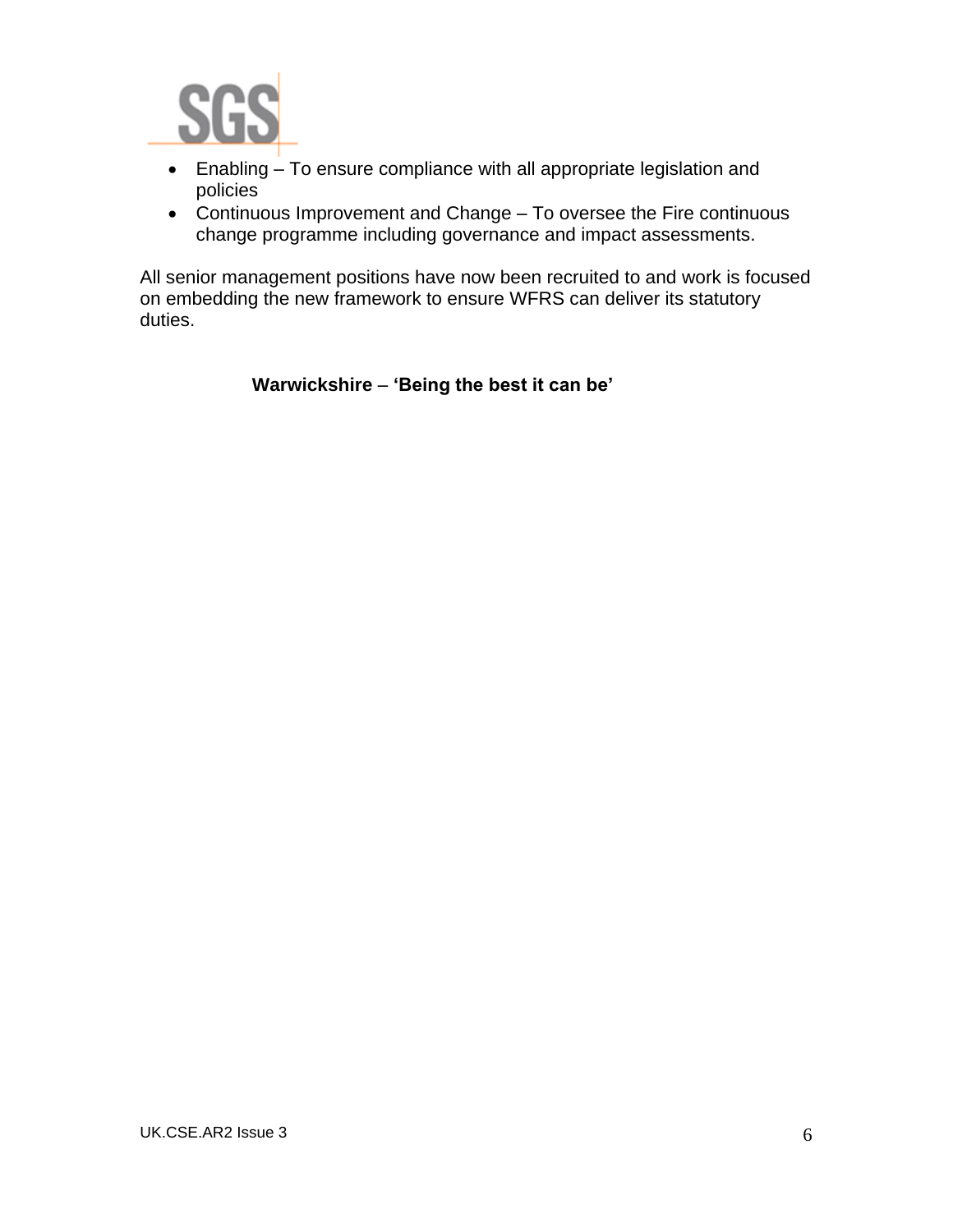

#### **3. METHOD OF ASSESSMENT**

The assessment method used was a full remote assessment due to the current circumstances of the Covid19 Pandemic. Evidence was submitted electronically via email and the assessment interviews and observations took place over the telephone and via computer. Microsoft Teams was used for the opening and closing meeting and to conduct interviews with staff and customers.

The assessment was undertaken in two stages; the first was a review of your self-assessment submission. This review enabled the assessor to gain an understanding of how the organisation has met the requirements of the Customer Service Excellence standard.

The next stage was to review the actual service delivered remotely. This was conducted through reviewing practice as well as speaking to staff, partners and customers. This included following customer journeys through your processes and how these aligned with customer insight.

During the assessment process the criteria are scored on a four-band scale:

**COMPLIANCE PLUS -** Behaviours or practices which exceed the requirements of the standard and are viewed as exceptional or as exemplar to others, either within the applicant's organisation or the wider customer service arena.

**COMPLIANT -** Your organisation has a variety of good quality evidence which demonstrates that you comply fully with this element. The evidence which reflects compliance is consistent throughout and is embedded in the culture of the organisation.

**PARTIAL COMPLIANCE -** Your organisation has some evidence but there are significant gaps. The gaps could include:

- Parts of the applicant's organisation which are currently not compliant and/or
- Areas where the quality of the evidence is poor or incomplete and/or
- Areas which have begun to be addressed and are subject to significant further development and/or
- Areas where compliance has only been evident for a very short period of time

**NON COMPLIANT -** Your organisation has little or no evidence of compliance or what evidence you do have refers solely to a small (minor) part of your organisation.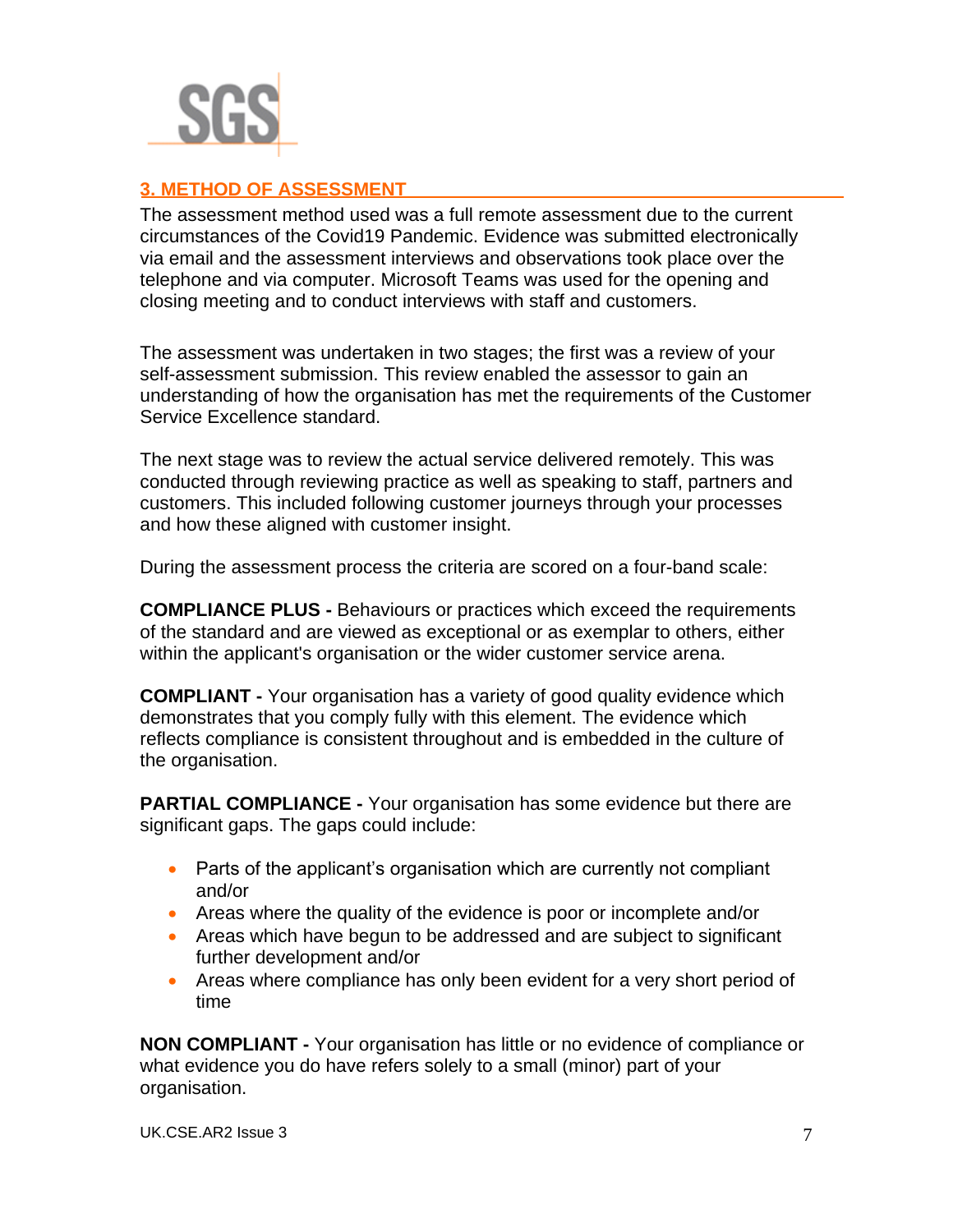

The current scheme allows applicants a maximum number of partial compliances, equating to a pass mark of 80% for all criteria.

#### **4. OPENING MEETING**

The remote assessment commenced with an opening meeting using Microsoft teams.

The assessment activity and the partial compliances were discussed. The itinerary had been agreed with Warwickshire County Council in advance. The organisation was informed that all information obtained during the assessment would be treated as strictly confidential.

The scope of Assessment was confirmed as: Warwickshire County Council

#### **5. REMOTE ASSESSMENT**

I was supported throughout the assessment by Maureen Oakes and Nikki Bailey and other personnel within the organisation were involved when assessing activities within their responsibility.

The assessment resulted in the raising of no new partial compliances. A number of observations are listed in Section 7 of this report.

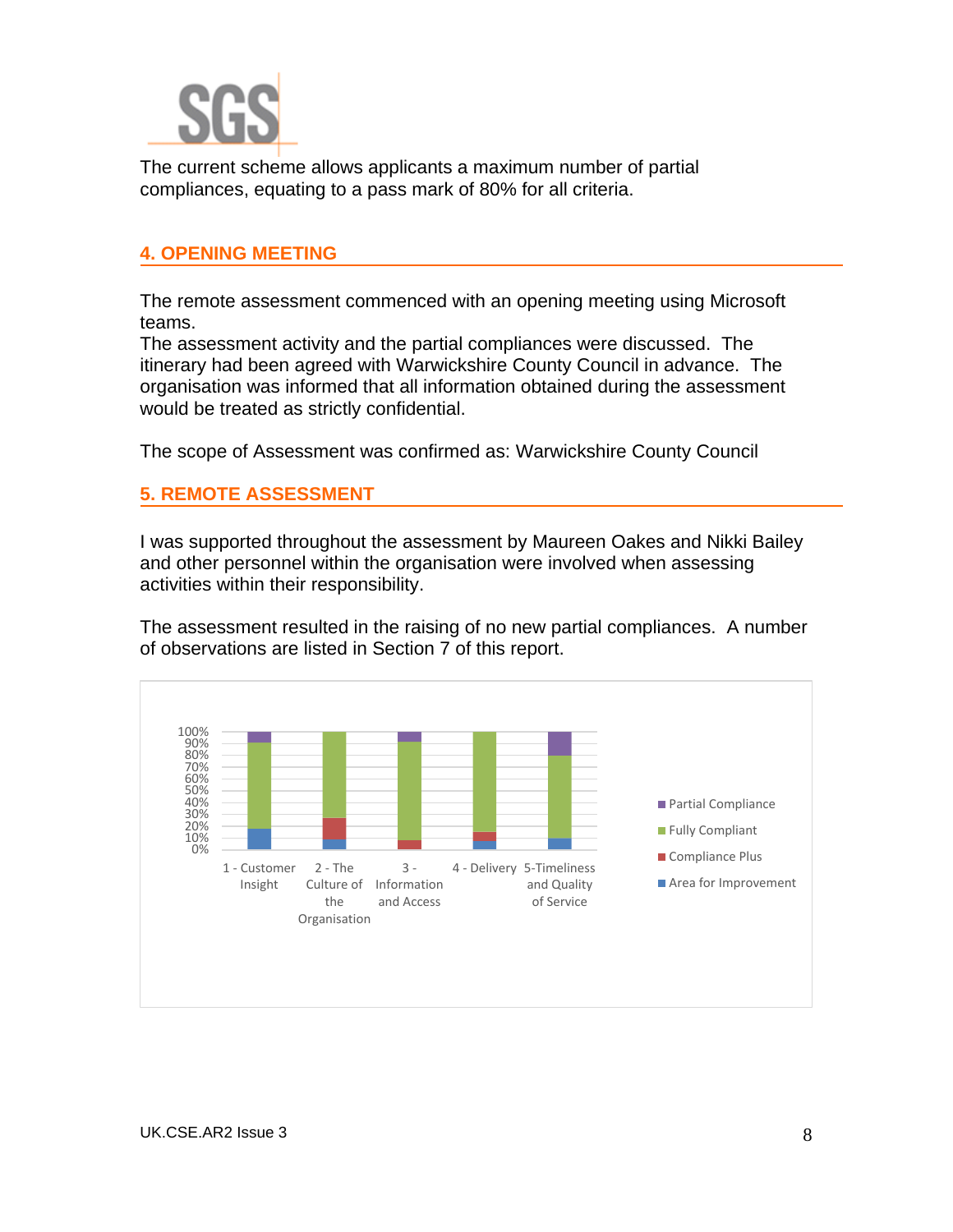Number of good practices awarded during the assessment  $\frac{26}{26}$ 

Have the partial compliance(s) raised at the last assessment been closed?

No

### **6. AREAS OF PARTIAL COMPLIANCE**

Included in the criterion sections below are the areas of the partial compliance identified at 2020 recertification assessment which are still remaining.

#### **CRITERION 1**

*No new partial compliances identified June 2021 surveillance assessment*

1.3.4 Although there are some areas where you can evidence improved satisfaction this is not yet consistent. There is a requirement for metrics to be established for customer satisfaction/positive customer experience. There is a commitment to look at customer satisfaction and failure demand as part of the implementation of the Customer Experience Strategy and review metrics and analyse outcomes within the CSC and wider. This is to remain as a Partial Compliance as the comments have not yet been completely addressed.

#### **CRITERION 2**

#### *No new partial compliances identified June 2021 surveillance assessment*

3.3.2 Looking at the key point of access point – the website - an issue on feedback was identified. The most prominent feedback request point is the 'Was This Information Useful' button. This is intended to capture feedback about the web page only, but this was not clear to customers.

You have started to look at data and better understand this issue and found that just under 50% of responses – 1947 contained comments and of these 1205 did not relate specifically to the user experience provided by the website or the information contained on that page but focused on the service offered and included some specific requests.

Due to the competing priorities during the pandemic a process has not yet been established to ensure comments and feedback received are reviewed/triaged in a timely manner and comments passed to relevant service areas for action. In addition, there is an area you may wish to consider for improvement alongside this- Although you do evaluate the way customers interact with your services,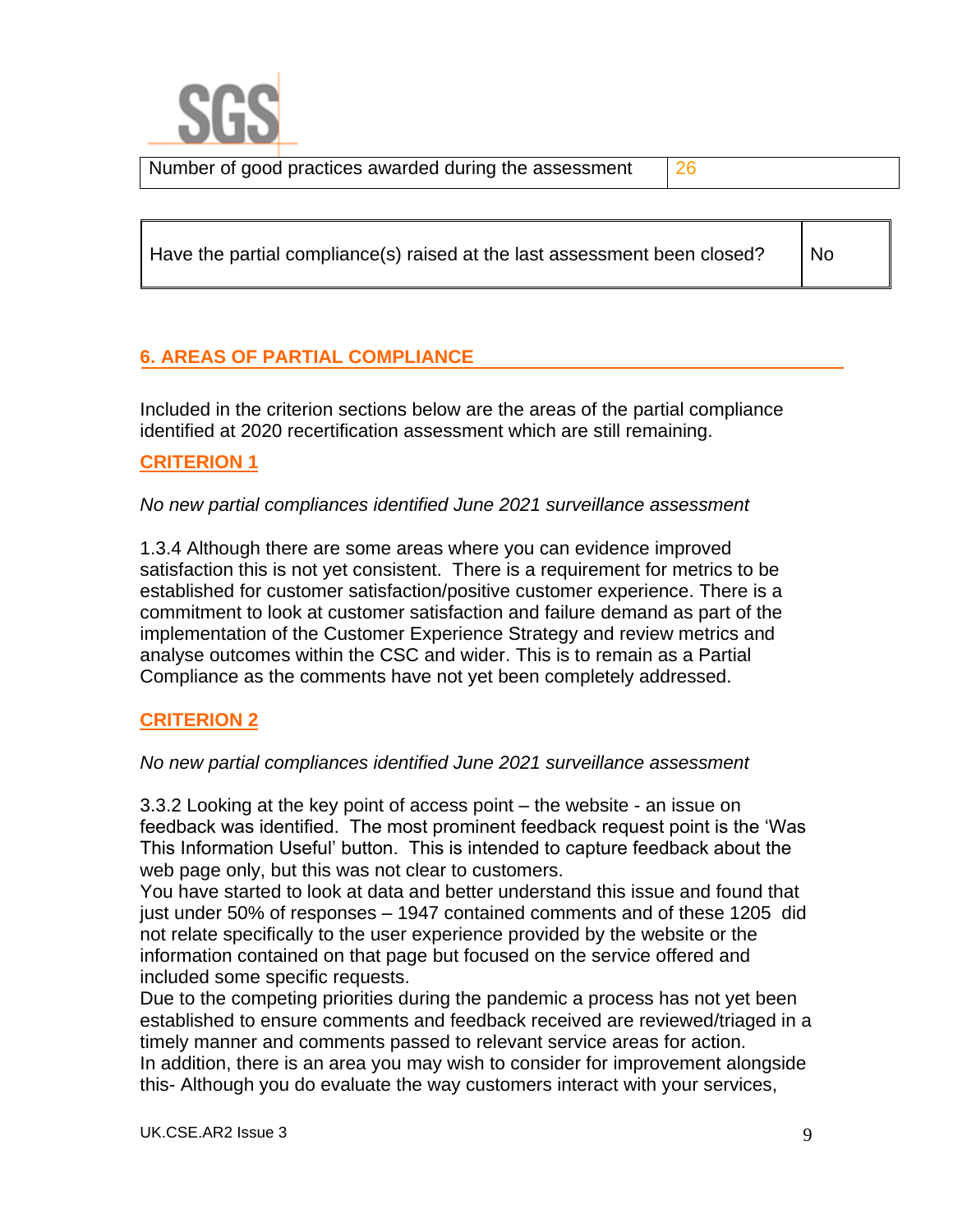

some services set up during the pandemic may have this evaluation. (e.g. not all calls are recorded.) You may wish to consider reviewing this

This is to remain as a Partial Compliance as the comments have not yet been completely addressed.

#### **CRITERION 3**

*No new partial compliances identified June 2021 surveillance assessment*

#### **CRITERION 4**

*No new partial compliances identified June 2021 surveillance assessment*

#### **CRITERION 5**

*No new partial compliances identified June 2021 surveillance assessment*

5.1.1 As some customer contacts into the website are going to the wrong place and customers are having to chase responses as the process mentioned in 3.3.2 above has not been established. This remains a Partial Compliance

5.2.3 There has been good progress against this element since the previous assessment. There is more evidence of teams sharing information. These crossteam approaches are increasing, and the 'silo' effect is lessening due to an increased awareness of what other teams do. In part this has come about due to the laudable way all teams have pulled together in the response to Covid19. As it is still work in progress to establish this culture in all areas this remains a Partial **Compliance** 

#### **7. OBSERVATIONS**

During the site assessment the following general observations were made. These include: positive areas scored as Compliance Plus; areas of good practice; areas for improvement identified throughout the entire assessment process, as listed below.

#### **Areas for Improvement**

• Evidence observed during the assessment showed the high levels of digital poverty or exclusion and a demand for traditional methods of engagement (especially in relation to the public health campaigns). You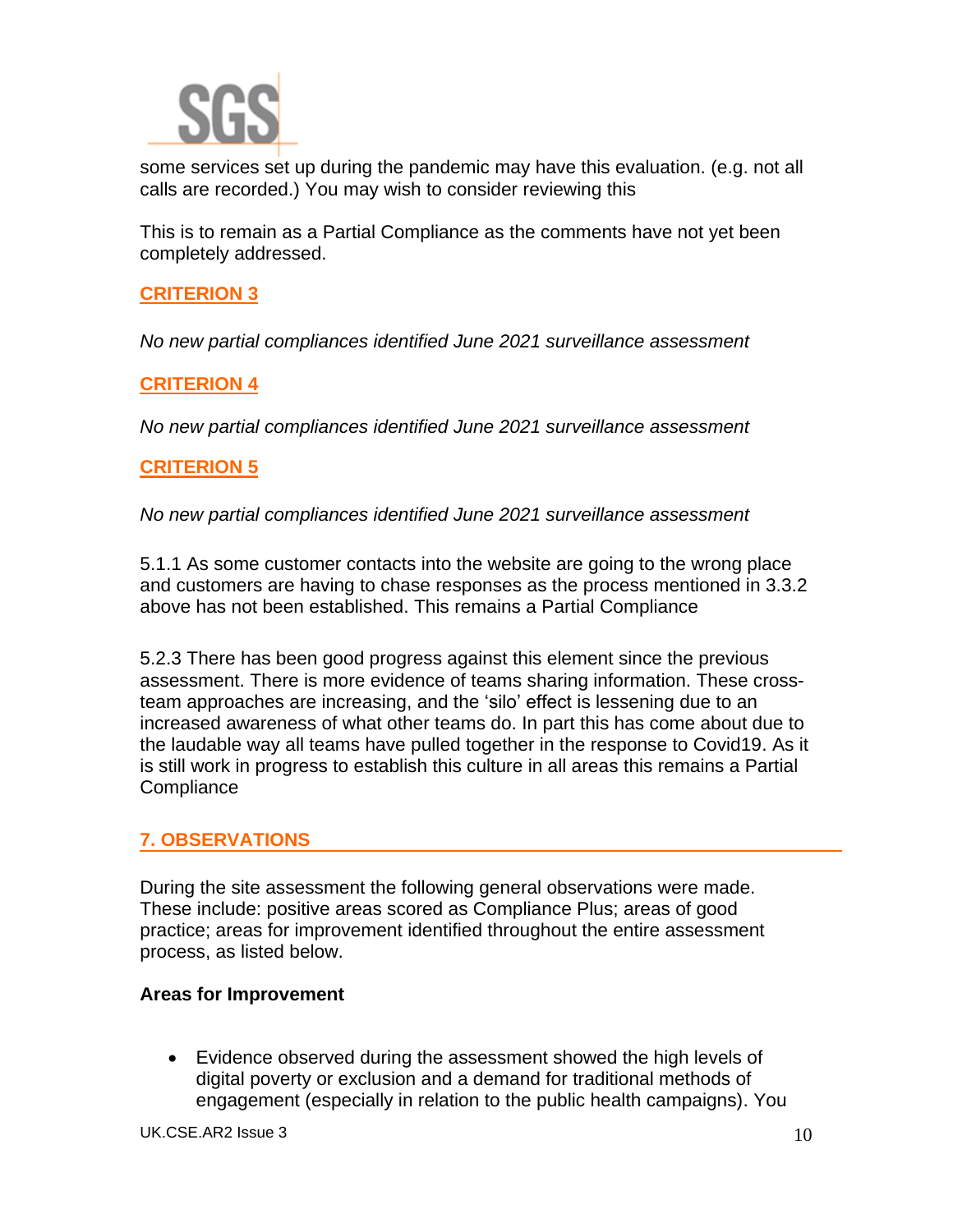

may wish to consider if your proposed future ways of engaging with people, matches the data on preferences and customer insight captured during the pandemic, to check if your strategy really fits the aspirations of your customers (1.2.3)

- You use reliable and accurate methods to measure customer satisfaction on a regular basis. However, many new methods of delivery have been introduced during the pandemic as a necessary response. Due to the reactive nature there was no opportunity to measure satisfaction at the time. You may wish to consider metrics to capture the wealth of evidence there might be, which might support the new ways of working going forward. (1.3.1)
- During the Covid19 response many decisions were made based on trusting the aptitude of team members to get things done. Some of the decisions would previously have had a series of 'hoops' to get through but have worked very well. You may wish to consider if the best aspects of this approach combined with the democratic process should be retained to improve customer experience. (2.2.4)
- There is more evidence of a commitment to capturing evidence of improvements from informal complaints with the appointment of a new team manager. The team will prioritise prevention work and learning from feedback and a new system and processes under development This is still on going and therefore an area for improvement. (4.3.4)
- Your performance compares very well to that of similar organisations and other local authorities and national government have used your best practice. However, but you do not appear to celebrate this success. You may wish to consider if you should 'raise the bar' in sharing these positive stories. (5.3.3)

#### **Areas of Good Practice**

There were many areas of good practice observed during the assessment. Key themes were

- Good use of customer insight.
- Strengthened and new partnership working for the benefit of customers
- Constant review to checking of service demand and delivery.
- **•** Timely communication
- Joined up working for the benefit of customers.
- **E** Innovation, flexibility and proactive actions.
- Going the extra mile.

Below are just some of the notable examples with tangible customer benefits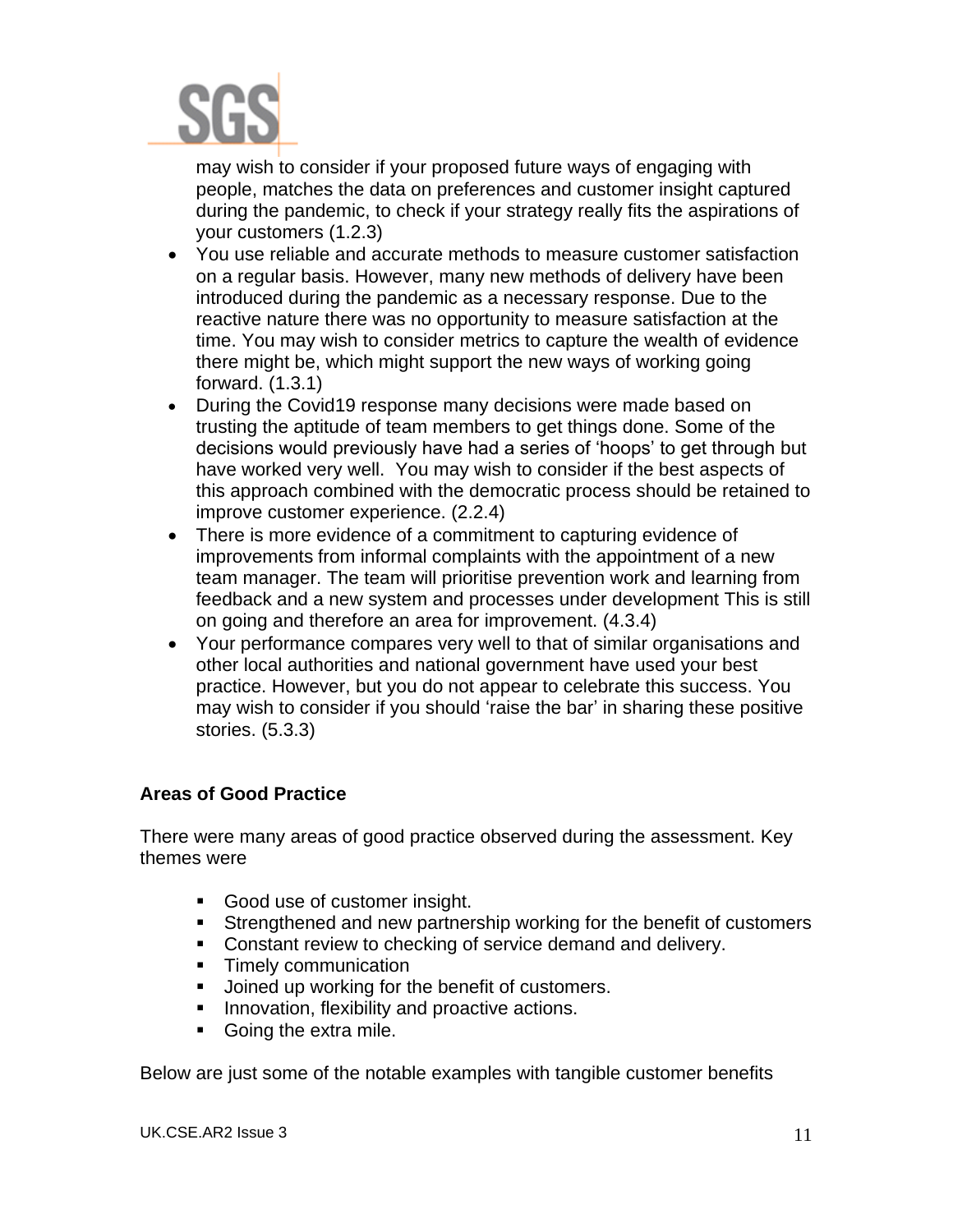

- Your Customer Experience Strategy, which will raise the profile of the "customer" throughout the organisation, with the stated aim being 'to ensure that our plans, decisions, actions and overall culture, are customer centric and by working together, we can ensure that we make Warwickshire the best it can be.'
- Your engagement with adopters and the production of a video of adopters talking about their experience
- The volunteer 'buddies' for adopters and fostering offering peer support-ACE Hub Buddy scheme.
- Your annual survey of over 700 adoption households
- The reduction in the time taken to complete digital applications for school admissions
- The availability of all publicly related application forms, live, on your website.
- The joint working with Contact to establish a new Parent Carer Forum (Warwickshire Parent Carer Voice)
- The issuing of EHC plans within the statutory timeframe. In 2020, 89% of EHC plans were issued within this timeframe compared with a national average of 55%.
- The new quality assurance framework for EHC introduced in January 2021. The aligned survey resulting in over 90% return with over 60% scoring the process at 7 out of 10 or higher. 68% reporting that they felt fully involved in the planning process
- Your Local Offer website developed with customers as part of the SEND & Inclusion Change Programme.
- Sharing learning via debriefs and daily meetings throughout the pandemic. E.g. the emerging trends meeting to shape the service for domestic abuse teams; constantly learning and changing to meet customer need from data captured and case studies
- Building on existing partnerships to work together in the crisis. Partnerships strengthened during corvid and a legacy for the future, also resulting in less duplication of delivery since this closer collaboration.
- Developing new partnership e.g. working with local pharmacies to reach those who are hard to reach
- The switch to delivering services in a virtual manner yet still meeting customer needs and customer focus e.g. online MARAC meetings; virtual carers forum.
- The innovative approach by the Library service to virtual events, virtual support and flexibility in service delivery based on customer demand
- The increase in delivery of safe and well checks for people isolated in the community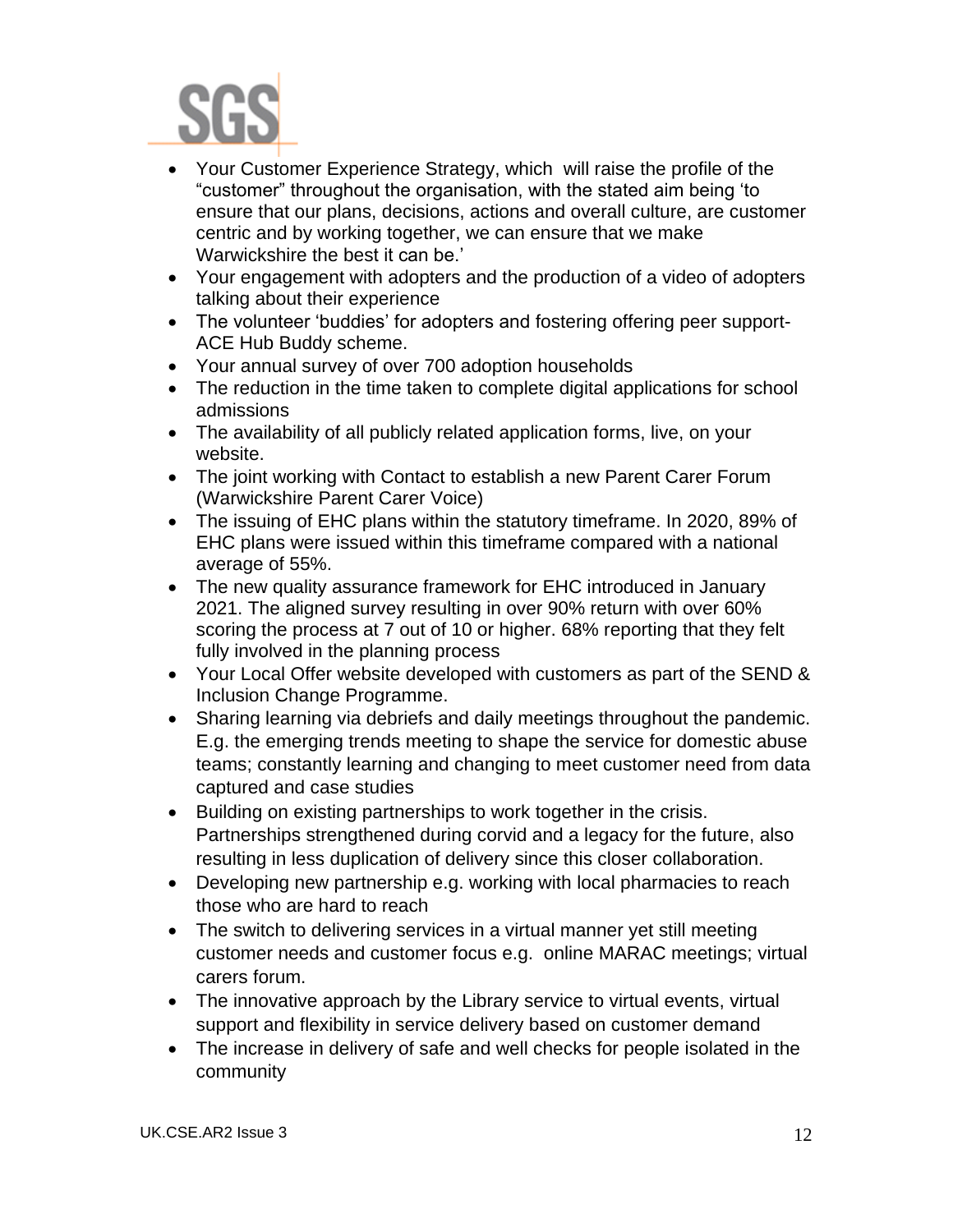

- The use of customer insight to identify families needing extra practical support including white goods and laptops
- The increase in resource to enable more social workers to deal with customer demand in seeking support
- The use of insight to identify all those most in need of food parcel support and not just accepting the data on those stated as shielding
- The introduction of parent champions and the parent and family board
- The innovative use of arts-based interventions to get the message across and support people at this time
- The Christmas shared event good use of insight identifying those customers who were not necessarily on the radar as being in need for support at Christmas
- The improved understanding of customer needs regarding those children who were not on a register for school. Using a targeted approach and existing intelligence to achieve positive results and greater insight of customers to feed in to improvements
- The high profile of your Registrars at the West Midlands regional meetings sharing and learning from best practice
- The befriending service, born from the realisation of the impact of isolation on customers - described as a life saver by many of those interviewed

#### **Areas of Compliance Plus**

Although Compliance plus is only usually awarded once for each element it should be noted that all those awarded in 2020 are still applicable at that high level as observed during this assessment.

The following additional areas of compliance plus were also identified at this assessment.

2.1.1*There is corporate commitment to putting the customer at the heart of service delivery and leaders in our organisation actively support this and advocate for customers*

During the assessment there was evidence from all directorates that this is consistently the case across Warwickshire County Council.

I would like to quote one of your colleagues who described what you have done as a team as the *'The Art of the Possible',* which you seem to have applied as much as you could and made it happen.

UK.CSE.AR2 Issue  $3$  13 Examples include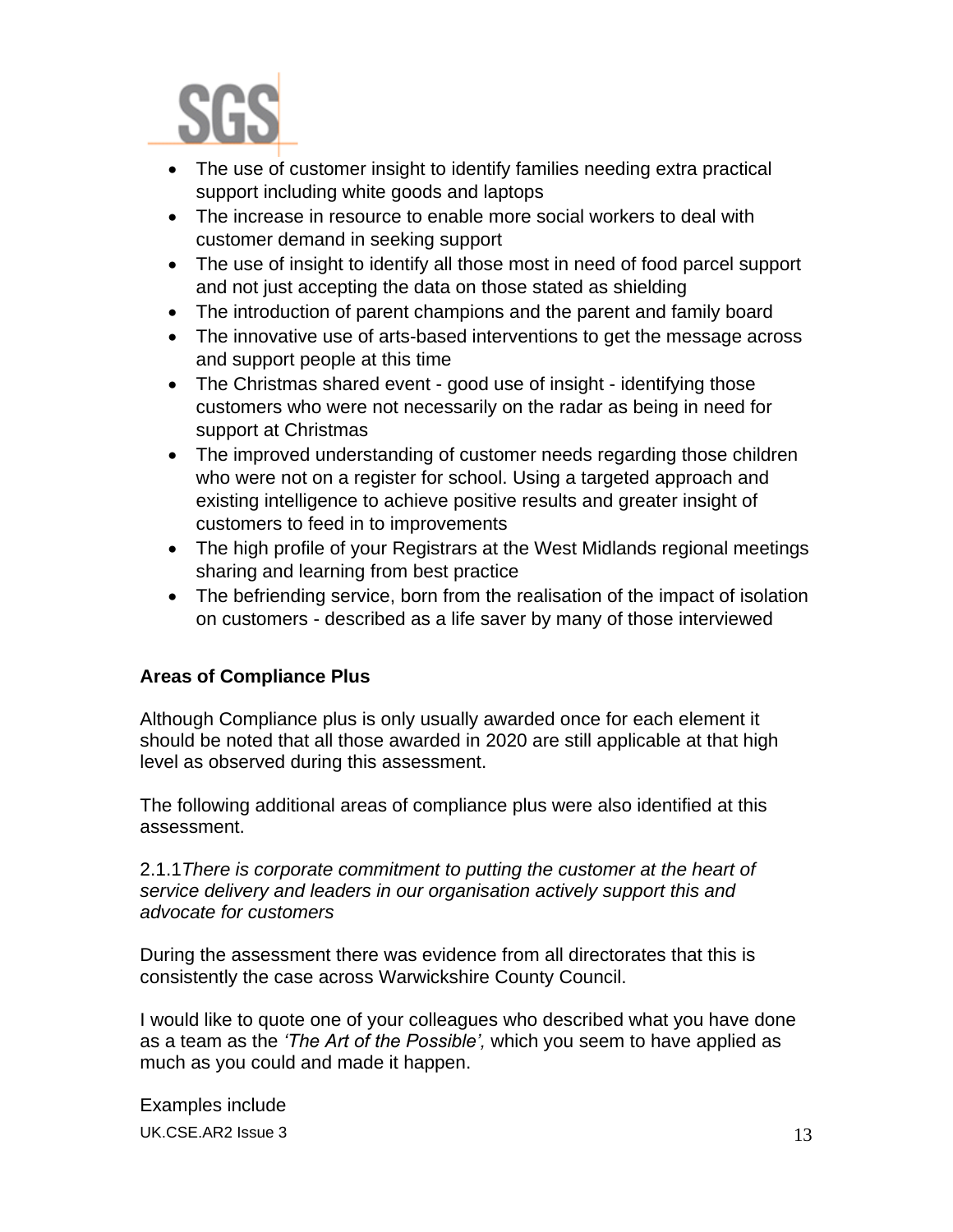

- The enhanced working with Edible Links and the WFRS- a public and  $3<sup>rd</sup>$ sector informal partnership given the full support of leaders to meet the needs of the citizens of Warwickshire. Getting food and essentials to those who may otherwise have fallen through the gaps. This is currently an informal partnership but appears to have been given the status of a formal commitment - maybe this will continue going forward.
- The release of the Customer Service Centre to be able to deliver and coordinate the Shielding Hub combined with the deployment of community development workers to lead the response on the ground.
- The mobilisation of support for care homes with the current Expert Advisory Group -Warwickshire wide- an integrated support pulling together information.
- The shielding hub hotline and the immediate ability to capture data and triage delivering this service seven days a week at the outset of the pandemic.
- The innovative approach to the councils COVID risk assessment for funding, enabling organisations and families to get funding for laptops wi-fi for school work and to enable digital inclusion.
- The prioritising of employee well-being and support for early access to the vaccine for employees
- Freeing up resource for WFRS to increase the number of community safety contacts and checks and supporting more hospital to home events
- The preparedness for agile working the fact that the Council was already leading the way in this, pre-pandemic, enabled a swift response to the situation.
- The approach to having highly trained employees in particular the fire prevention team members breadth of training to support customers holistic needs e.g. the dementia training and dementia bus
- Your understanding of the effects of furlough and the crisis on families and pre-empting the huge increase in numbers of children qualifying for free school meals and seeking to inform them how to apply. You are also seeking to advocate for these customers, via financial inclusion partnerships, to change the system so that those qualifying with national benefits would automatically receive free school meals.

#### 2.1.6 *We empower and encourage all employees to actively promote and participate in the customer focused culture of our organisation.*

There are many examples of where employees have been supported and encouraged to achieve this. This is something which was not as evident at the previous assessment and appears to be a real improvement. Colleagues are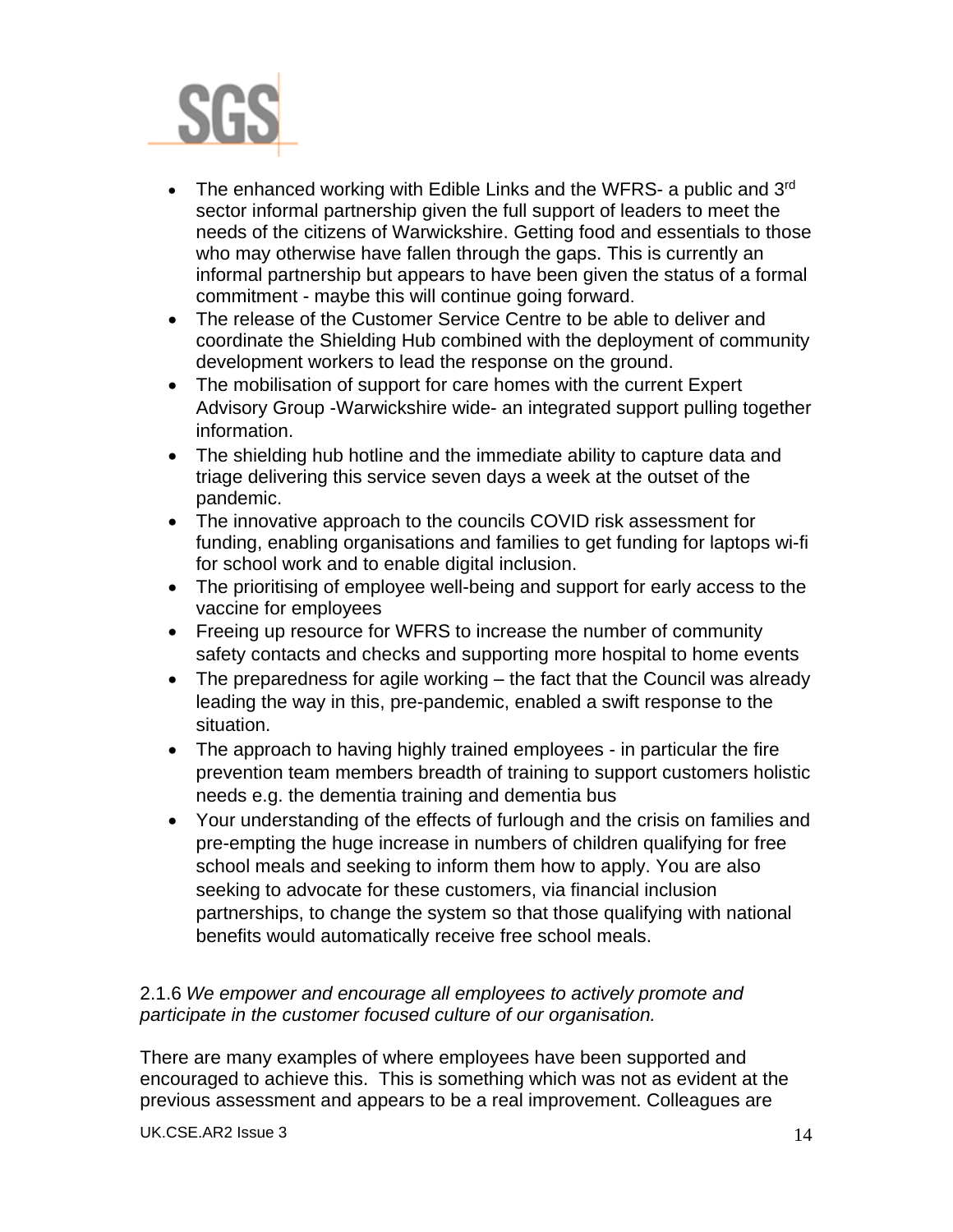

working together and communicating strongly across the organisation. Some of this is due to the Covid19 response but is now seen as embedded and a positive outcome from these challenging times.

The contributory events to this element include

- Strategic Directors weekly live broadcasts including the section called 'shout outs' to celebrate good work and a thank you to individuals and teams
- The staff e magazine Working for Warwickshire focusing on staff wellbeing -regularly sharing staff stories and experiences.
- The STAR AWARDS delivered online reaching more colleagues than ever before.
- Corporate Board sharing their own message to all staff regularly.
- The 'You're extraordinary thank you' video from Corporate Board to WCC staff.
- Your flexible approach to engagement, taking on board the skills and experience of front-line customer facing staff.
- The enhanced joint working between internal teams e.g. Family Information Service and the Welfare Team, WFRS and Edible Links and Home from Hospital, Schools and free School meals and Apettito.
- The use of your established welfare information and welfare schemes and sharing of information, resulting in better data and more streamlined ways of working going forward

3.2.3 *We have improved the range, content and quality of verbal, published and web- based information we provide to ensure it is relevant and meets the needs of customers.*

This is primarily in acknowledgement to the superbly coordinated communications during the Covid19 crisis.

The message was strong clear and 'branded' in a way that captured the eye and ear of all customer groups and stakeholders and was appropriate for all channels.

Using the key message 'Let's do what's Right for 'Warwickshire' gave it an overarching feeling of inclusivity and, when used locally for groups or geographical areas, this inclusion and buy-in just strengthened.

Every angle was thought through and it was ably 'tweaked' to suit the current message.

It was a customer focused yet professional approach which caught the interest of others who sought permission to copy it- and did.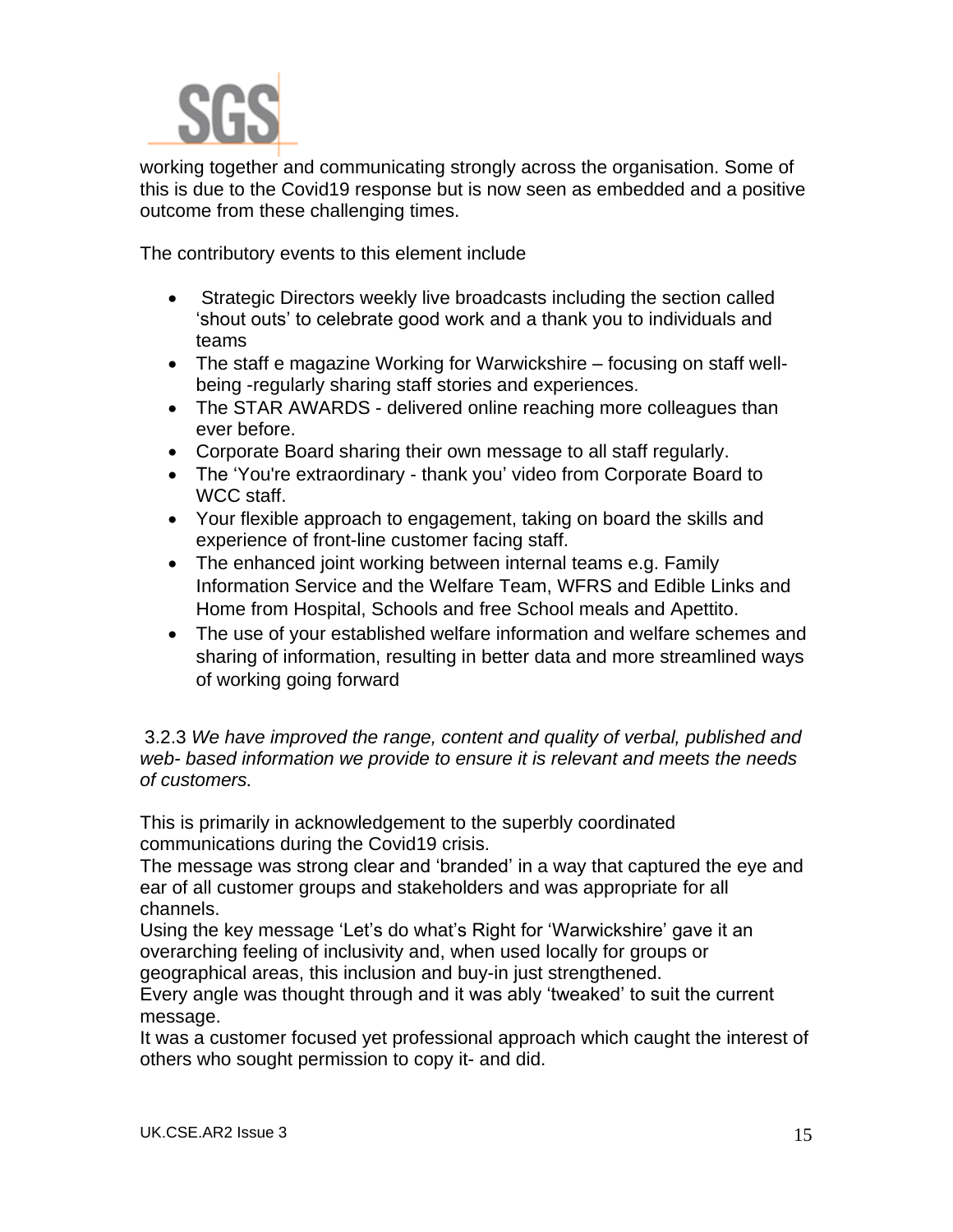

This was combined with a corporate commitment to ensure information was going both ways with all the key services taking on board customer need and changing demands

Other good examples are

- Your use of social media not just the 'usual' but also targeting younger people through Snapchat to reach the hard to reach with a strong message
- The delivery of the 'Are You OK 'initiative through schools a mental health campaign based on customer needs.
- The use of the one-minute quides
- The development of the Directory for COVID merging with other information improving corporate data going forward
- The electronic newsletter bi weekly and use of social media keeping communications as a priority
- The communication with schools and business support teams offering support throughout COVID. The head teachers' weekly meetings and briefings which are very well received (an observation is that the timing of these may not be on the right day for head teachers going forward)

#### 4.2.4 *We have developed and learned from best practice identified within and outside our organisation, and we publish our examples externally where appropriate.*

You have many examples of learning and developing from best practice and sharing this with others

For example:

- Your approach to communications on Covid19 campaign was shared widely and used by other organisations.
- Your approach to engagement was flexible and not one size fits allreverting to traditional method of face to face with good results – the effectiveness of this was shared with others.
- You have had a proactive approach to supporting the care services in your county with access to PPE and advice on Covid19 risk assessment - an approach then followed by others.
- You set up the 'Blue bed' discharge facility to minimise risk of infection and ease the pressure on NHS –this was then followed by others.